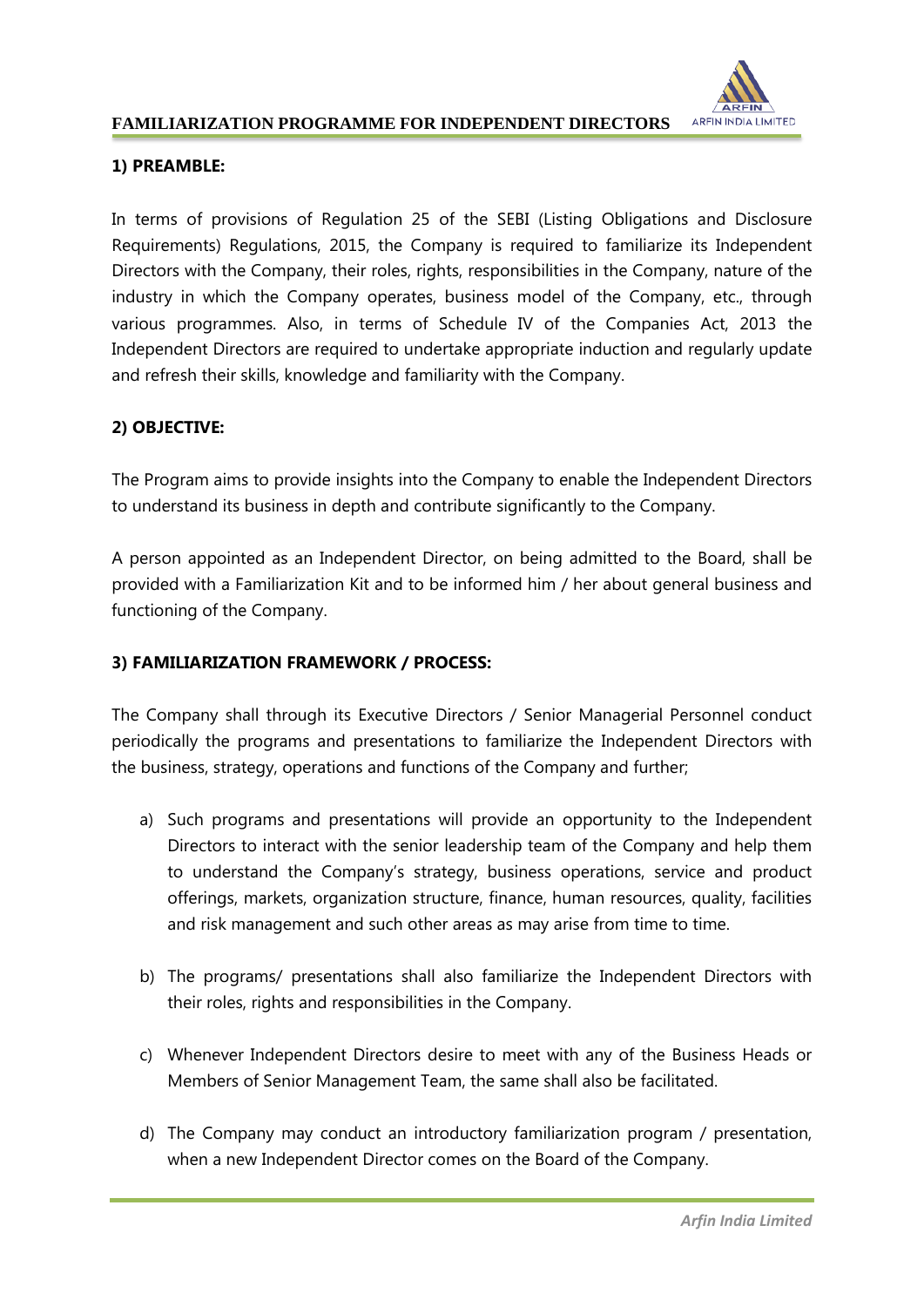

### **FAMILIARIZATION PROGRAMME FOR INDEPENDENT DIRECTORS**

- e) In addition to the above, separate meeting(s) of Independent Directors alone, shall also be scheduled as and when required by the Independent Directors.
- f) The Company shall also provide regular updates on relevant changes in Company Law and the Listing Regulations to ensure that its Independent Directors are kept updated on these regulations.

Given the regulatory recognition of this important aspect on familiarization, a Formal Familiarization

Senior Management shall conduct programmes / presentations periodically to familiarize the Independent Directors with the strategy, business operations, financial & operational performance, budgeting and planning of the Company.

The company provided the overview of the following to the Independent Directors to meet with statutory requirements;

- a) Criteria of independence applicable to the Independent Directors as per the Companies Act, 2013 and Listing Regulations;
- b) Roles, functions, Duties, Responsibilities and liabilities of the Independent Directors;
- c) Vigil Mechanism including policy formulation, disclosures, code for Independent Directors, obtaining Audit Committee approval, wherever required;
- d) Risk Management systems & framework;
- e) Dealing with Related party transactions under the Companies Act, 2013 and the Listing Regulations;
- f) Industrial review and business model of the Company; and
- g) Loans and Investments under the Companies Act, 2013.